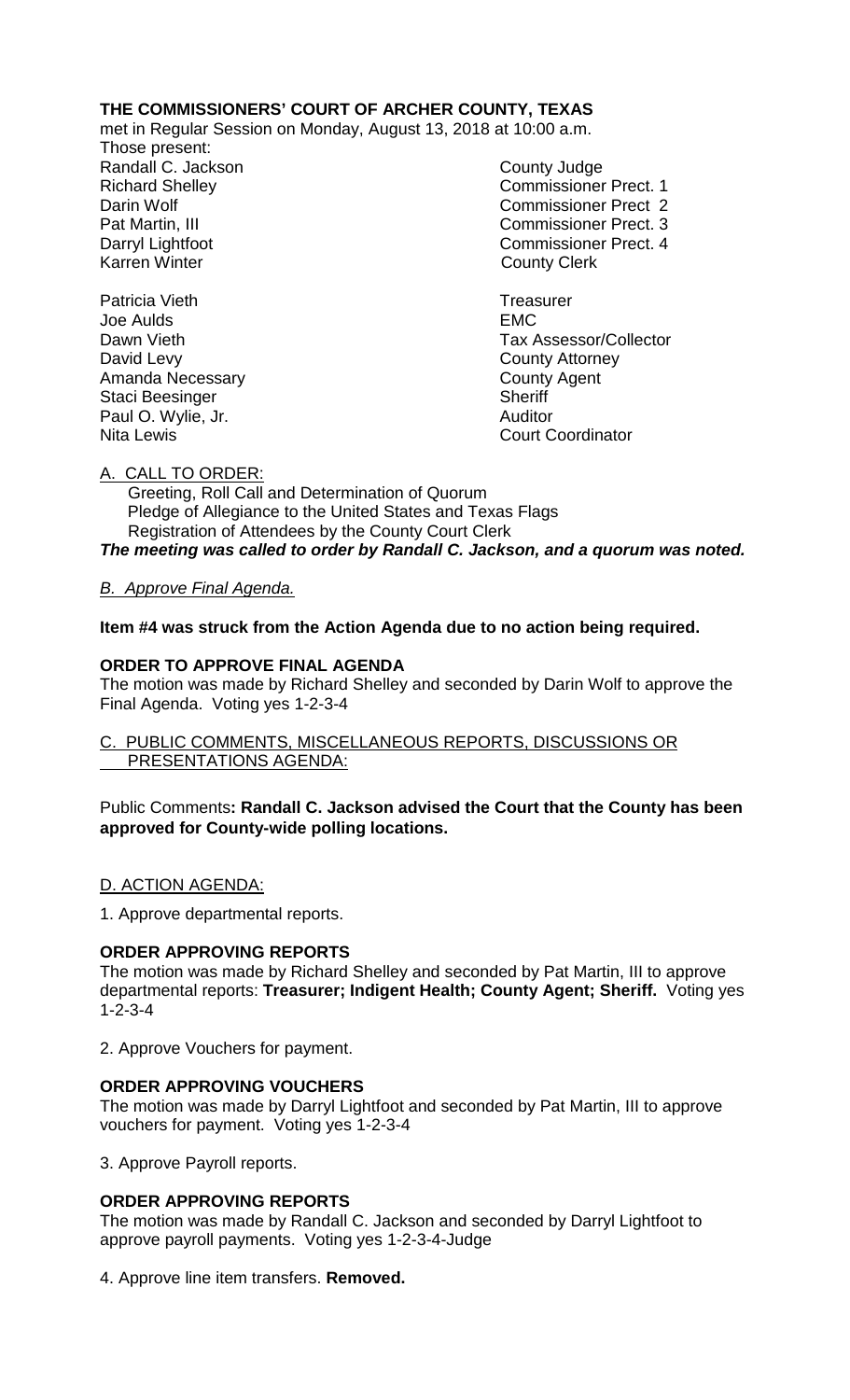5. Approve Education Certificates.

### **ORDER APPROVING CERTIFICATES**

The motion was made by Randall C. Jackson and seconded by Darin Wolf to approve education certificates; **Wayne Lindemann**. Voting yes 1-2-3-4-Judge

6. Approve Publisher's Certificates.

### **ORDER APPROVING CERTIFICATES**

The motion was made by Darryl Lightfoot and seconded by Richard Shelley to approve publisher's certificates. Voting yes 1-2-3-4-Judge

7. Approve Minutes from previous month – July 2018.

#### **ORDER APPROVING MINUTES**

The motion was made by Randall C. Jackson and seconded by Pat Martin, III to approve minutes from July 2018. Voting yes 1-2-3-4-Judge

8. Discuss and/or take action on refinancing Bonds for Archer County. Presentation by Vince Viaille. **Vince Vialille with Specialized Public Finance Inc. discussed refinancing bonds for Archer County Law Enforcement building.**

#### **ORDER TO PROCEED WITH REFINANCING BONDS**

The motion was made by Pat Martin, III and seconded by Darin Wolf to proceed with the steps of refinancing bonds for Archer County. Voting yes 1-2-3-4-Judge

9. Consider and/or take action on the Cost Share – I. T. Services for Archer County Extension Office. **Randall C. Jackson discussed cost share I. T. services between Archer County and Texas A&M.**

#### **ORDER APPROVING COST SHARE SERVICES**

The motion was made by Darryl Lightfoot and seconded by Darin Wolf to approve cost share – I. T. Services for Archer County Extension Office. Voting yes 1-2-3-4-Judge

#### 10. Discuss and/or take action on Mitigation Plan for Nortex Regional Counties. **Joe Aulds gave an update on Mitigation Plan meeting that will be held in Young County on August 30, 2018. No action taken.**

11. Consider and/or approve Imposition of Optional Fees/Calendar Year 2019. (Dawn Vieth). Dawn Vieth advised the Court that each year the Court has to approve the additional optional \$10.00 fee for it to be allowable for Tax Office to collect.

#### **ORDER APPROVING OPTIONAL FEE**

The motion was made by Pat Martin, III and seconded by Darryl Lightfoot to approve optional \$10.00 fee calendar Year 2019. Voting yes 1-2-3-4-Judge

12. Consider and/or approve the 2019 Sheriff & Constable Fees.

#### **ORDER APPROVING 2019 FEES**

The motion was made by Randall C. Jackson and seconded by Darin Wolf to approve 2019 Sheriff & Constable Fees. Voting yes 1-2-3-4-Judge

#### **2019 SHERIFF'S FEES**

| <b>Notices:</b>              |          |
|------------------------------|----------|
| Subpoena                     | \$100.00 |
| <b>Summons</b>               | \$100.00 |
| <b>Writ of Attachment</b>    | \$150.00 |
| <b>Writ of Garnishment</b>   | \$150.00 |
| <b>Writ of Sequestration</b> | \$150.00 |
| Order of Sale                | \$150.00 |
|                              |          |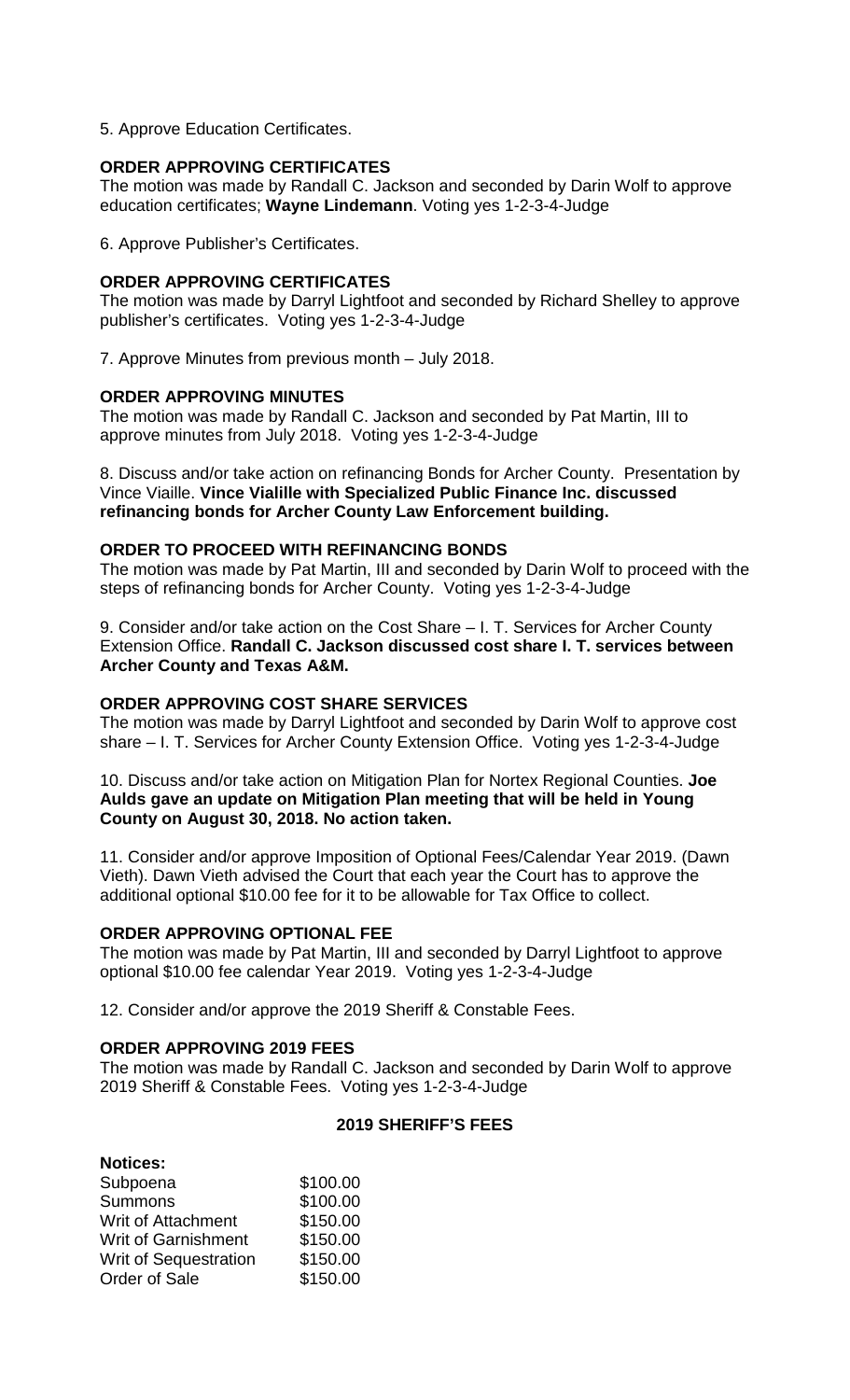| Writ of Possession<br>Forcible Detainer<br>Writ of Execution | \$150.00 (2 hr maximum) 50.00 per hour per deputy after 2 hours<br>\$100.00<br>\$150.00 |
|--------------------------------------------------------------|-----------------------------------------------------------------------------------------|
| <b>Service Fees:</b>                                         |                                                                                         |
| <b>Small Claims Citation</b>                                 | \$100.00                                                                                |
| Justice Court Citation                                       | \$100.00                                                                                |
| All Other Court's Citation                                   | \$100.00                                                                                |
| <b>Other Service Fees:</b>                                   |                                                                                         |
| <b>Post Probate Citation</b>                                 | \$20.00                                                                                 |
| All other writs                                              | \$150.00                                                                                |
|                                                              |                                                                                         |

13. consider and/or take action on County Child Welfare Services Non-Financial Agreement. **David Levy discussed agreement.**

#### **ORDER APPROVING AGREEMENT**

The motion was made by Randall C. Jackson and seconded by Darryl Lightfoot to approve County Child Welfare Services Non-Financial Agreement. Voting yes 1-2-3-4- Judge

14. Approve Road Maintenance Bond – Bobcat Bluff Wind Project, LLC.

#### **ORDER APPROVING AGREEMENT**

The motion was made by Pat Martin, III and seconded by Darin Wolf to approve road maintenance bond with Bobcat Bluff Wind Project, LLC. Voting yes 1-2-3-4-Judge

15. Discuss and/or take action on a Resolution for Grant Fund for the Prime Mover. **Randall C. Jackson discussed the resolution was one of the steps needed to apply for a grant to fund a new EMC vehicle.**

### **ORDER APPROVING RESOLUTION**

The motion was made by Pat Martin, III and seconded by Darin Wolf to approve resolution for Grant Fund for the Prime Mover. Voting yes 1-2-3-4-Judge

16. Consider and/or take action on appointing a Grievance Committee for proposed Salaries for Elected Officials. **Randall C. Jackson reported that no Elected Official opted to grieve their salary so there was no need to establish a committee. No action taken.**

17. Consider and/or take action on proposed Tax Rate for FY 2019. Paul O. Wylie, Jr. discussed the different options for proposed tax rate. **Randall C. Jackson discussed that the purchase of new voting machines would need to take place in the next few years. Jackson advised the Court that there could possibly be Federal funding in the future.**

#### **ORDER TO USE EFFECTIVE TAX RATE**

The motion was made by Darryl Lightfoot and seconded by Richard Shelley to use the effective tax rate for FY 2019. Voting yes 1-2-3-4-Judge

18. Discuss and/or take action on Budget/Budget Items.

Budget items that were discussed:

Justice of Peace Precinct 1 software and education. Veterans Office salary Ambulance Service Sheriff uniform allowance

### **ORDER SETTING HEARING**